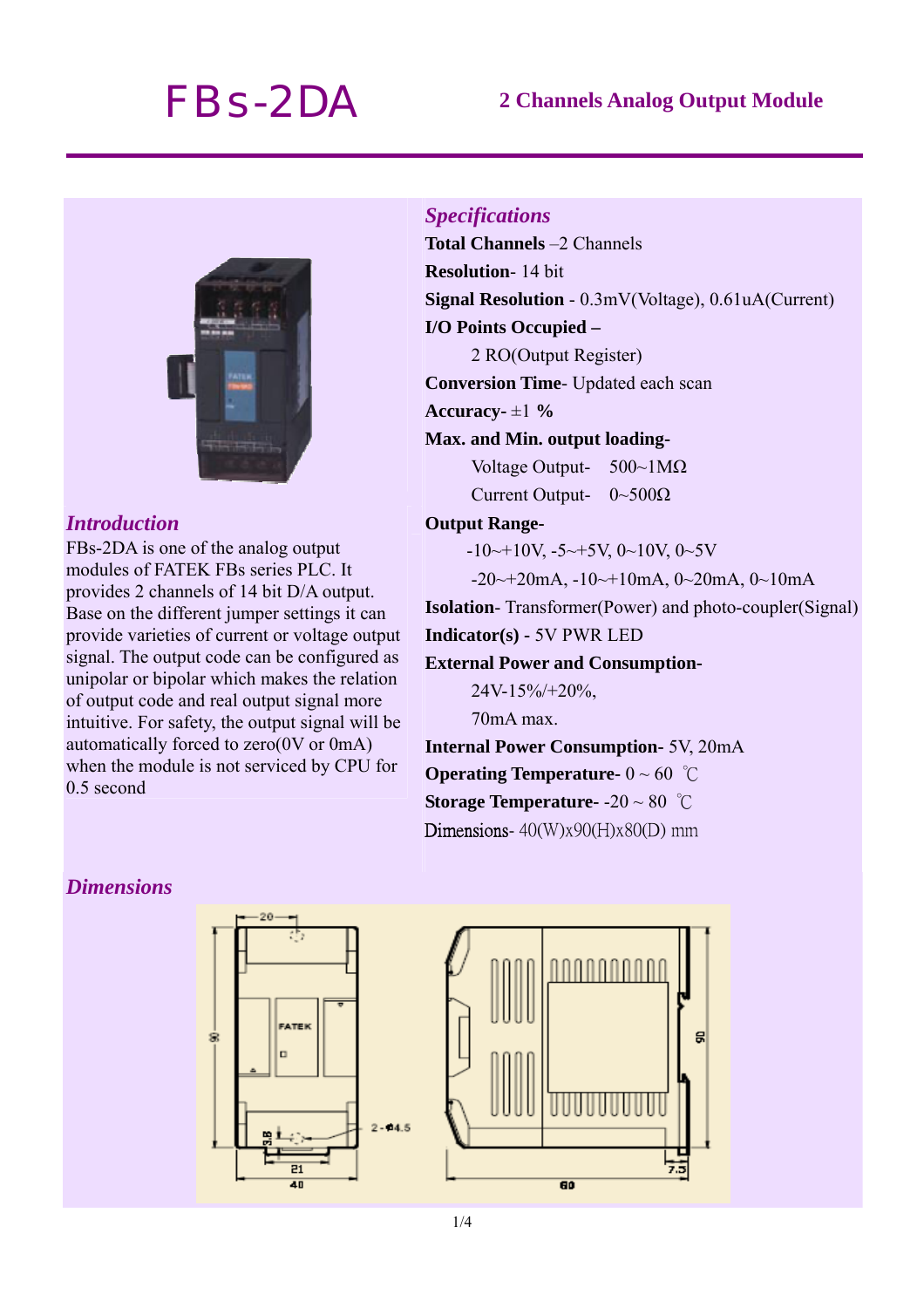

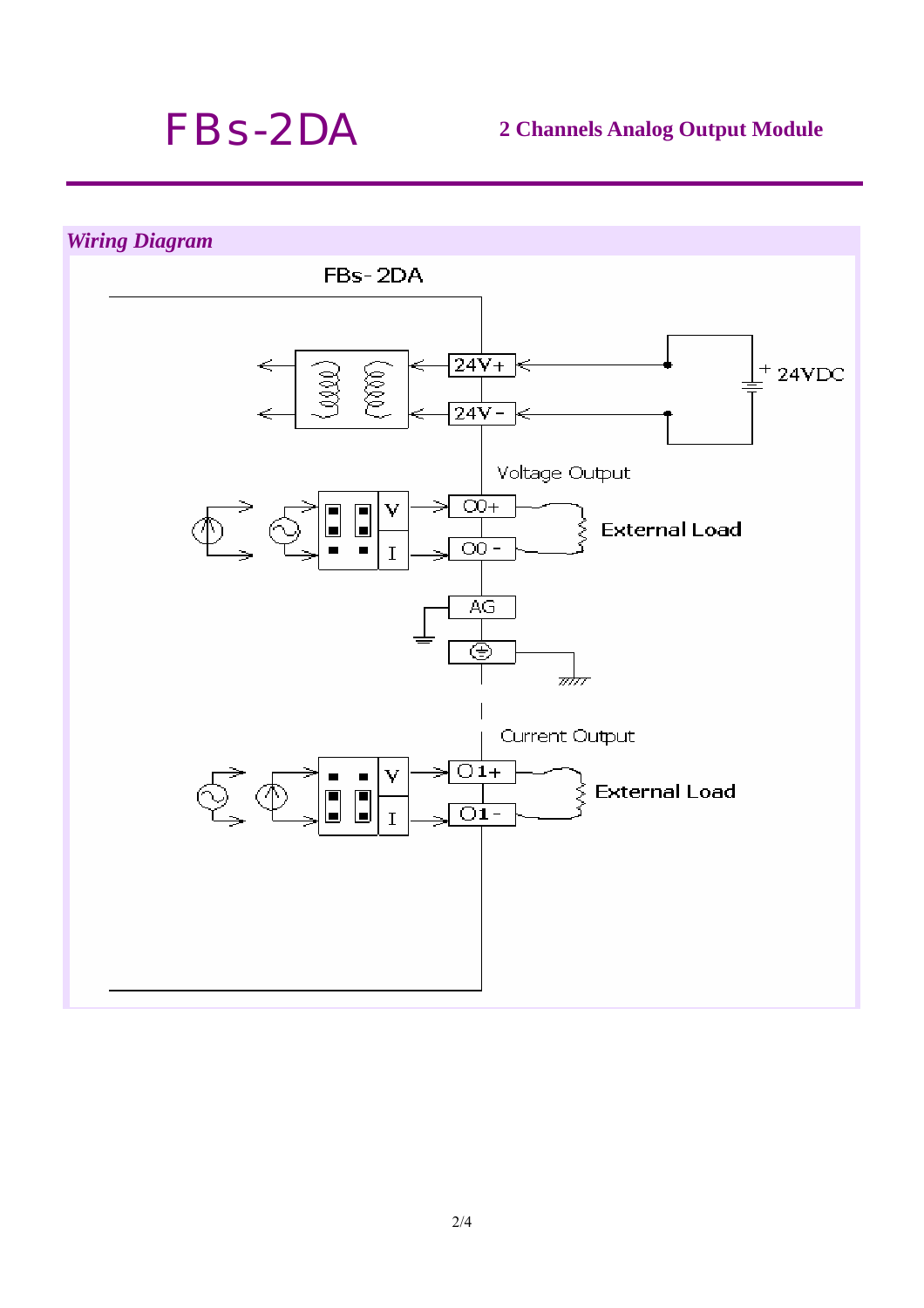JP4(CH0)

JP3(CH1)

JP2(CH0)

JP6(CH1)

JP7(CH1)

JP5(CH0)

# *Jumper Setup*

#### *Output Code Format Selection*

There are two formats of output code can be selected, one is Unipolar and the other is Bipolar. The range of the Unipolar code value is 0~16383 while the Bipolar is –8192~8191. The extreme two ends of the code value corresponding to the minimal and maximal analog output level respectively. For example, if the analog signal is set to  $-10V \rightarrow +10V$  range, for the same code value 0, the Bipolar code will result 0V output, while the Unipolar code will result –10V output, for the code value 8191, the Bipolar code will result 10V output, while the Unipolar code will result 0V output. The JP1 are shared for CH0, CH1 which means both channels can not configure to different output code format.

| <b>Code Format</b> | <b>Range</b>       | <b>JP1 Setting</b> |  |
|--------------------|--------------------|--------------------|--|
| <b>Bipolar</b>     | $-8192 \sim +8191$ | m                  |  |
| Unipolar           | $0 \sim 16383$     | m                  |  |

## *Output Signal Type Selection*

The output signal type of each channel can be set individually. There are three jumpers for each channel to control the output signal type. The corresponding jumpers for each channel are shown at below: